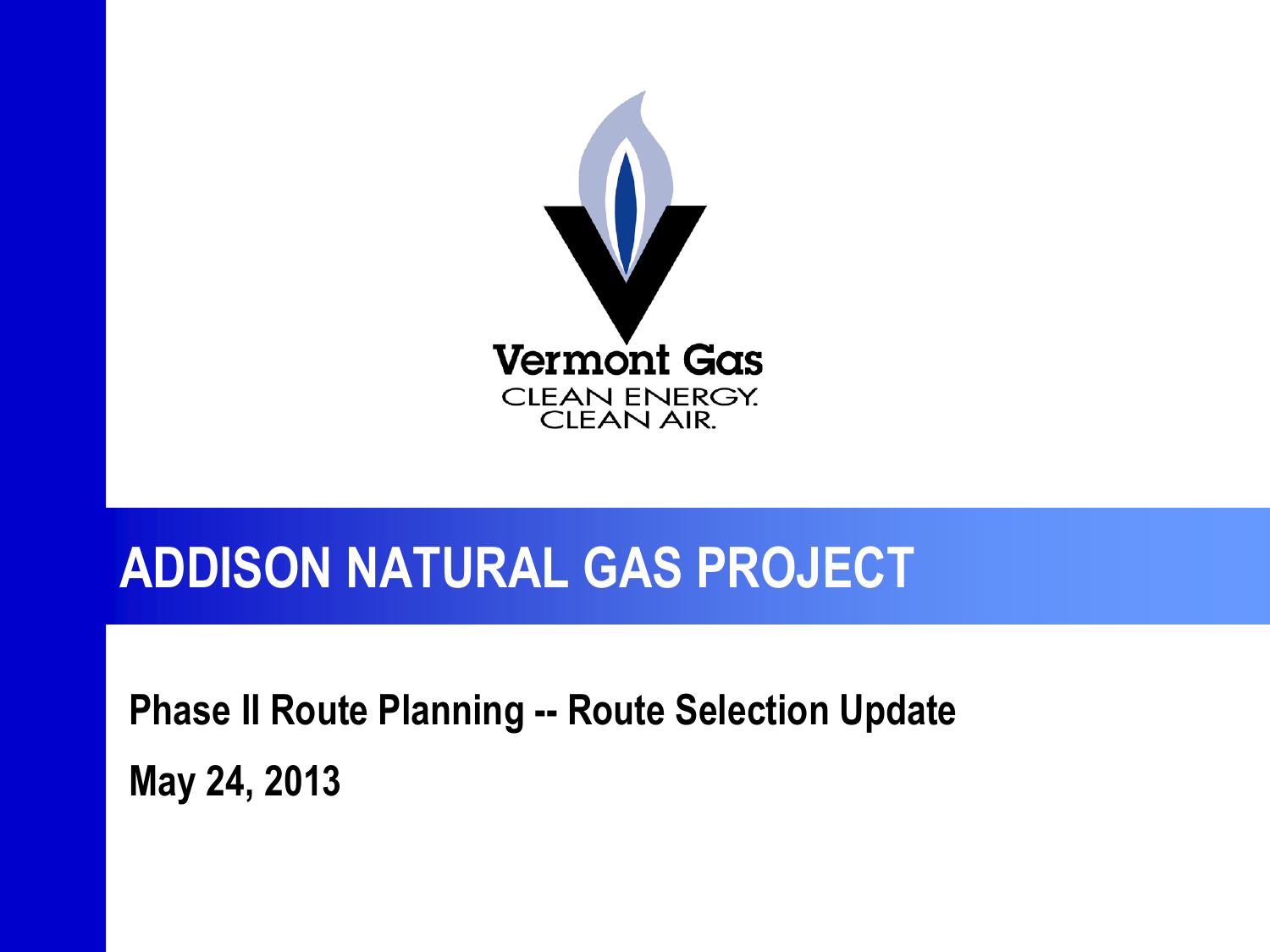# **Today's Overview**

- **Key Routing Principles**
- **Routing Process Recap**
- **Proposed Phase II Route**
- **Town-by-Town Summary**
- **Rext Steps in the Process**

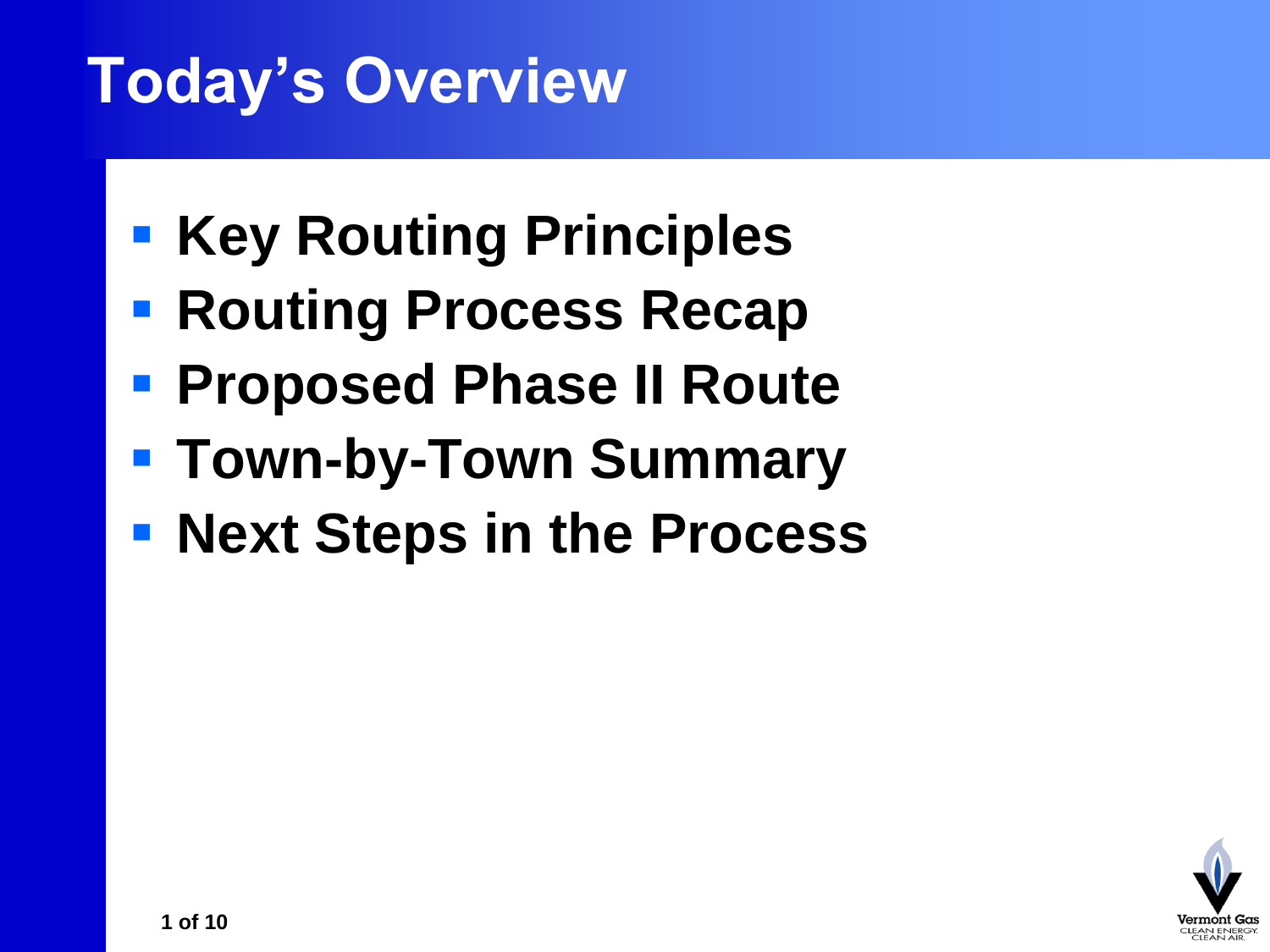# **Key Routing Principles**

#### **E** Safety is a Priority

**Pipeline safety achieved through setbacks and** design, construction and inspection procedures

#### **Land Owners & Land Users**

- Open and fair negotiations with land owners
- **Local Service to Towns**
	- **Town / Village Centers will receive service if desired**

#### **- Maximize Value to Vermont**

**Proposed route provides the greatest value to** Vermont (economic and environmental)

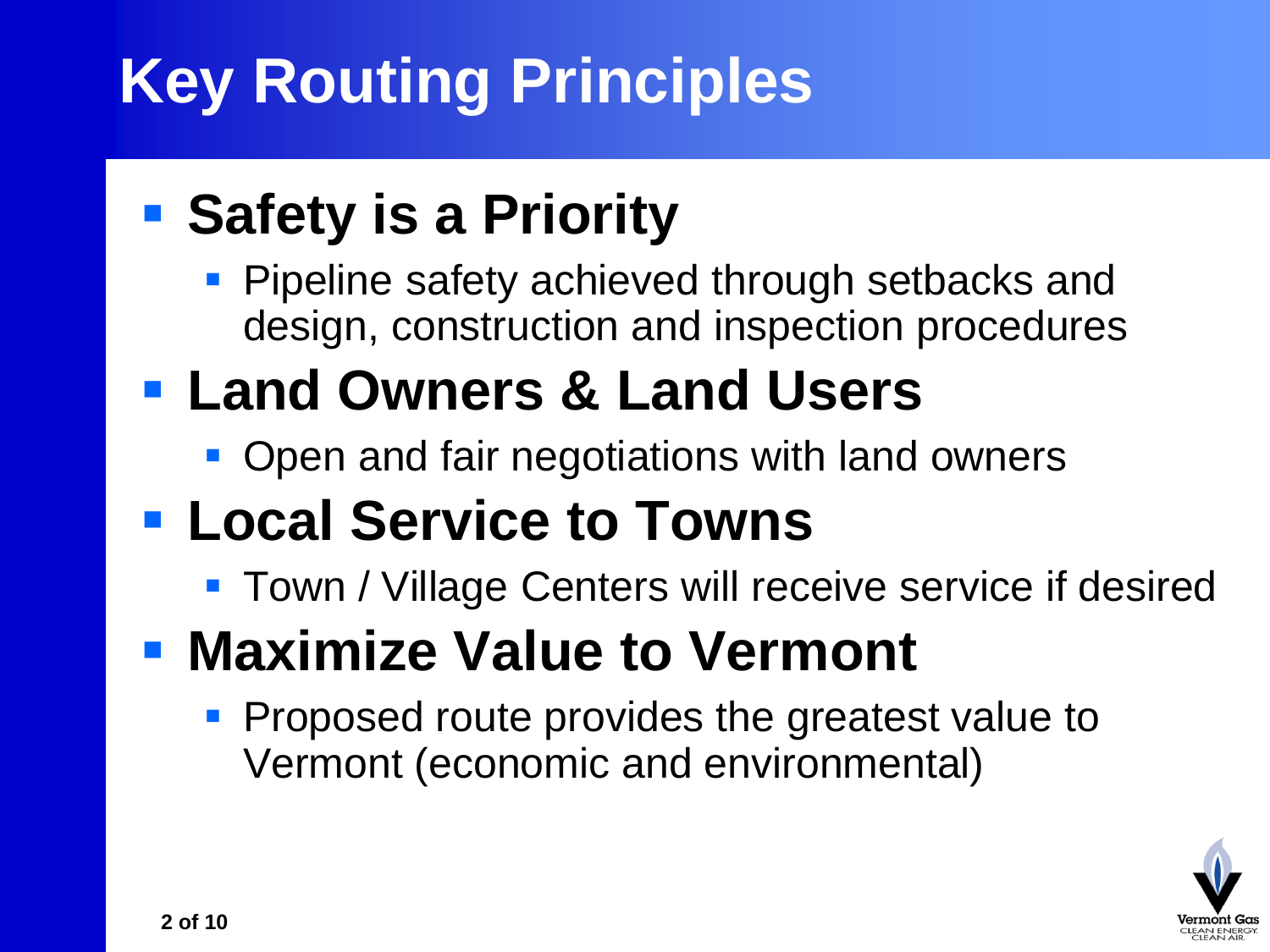# **Transmission Line Routing Process**

#### **We Listened**

- Informal Dialogue Began November 2012
- **Vermont Gas Public Meetings** 
	- Shoreham and Middlebury February & April 2013
- **Town Meeting Day** 
	- Cornwall in March 2013
- **Multi-Town Working Group Meetings** 
	- Through March, April & May 2013
- **Additional Channels** 
	- Website Comments and Suggestions, Selectboard Meetings
	- Media Coverage, Small Group and Individual Dialogues

#### **The Proposed Route is Responsive to Input**

- Multi-Town Working Group has played a valuable role
- Incorporate feedback where possible

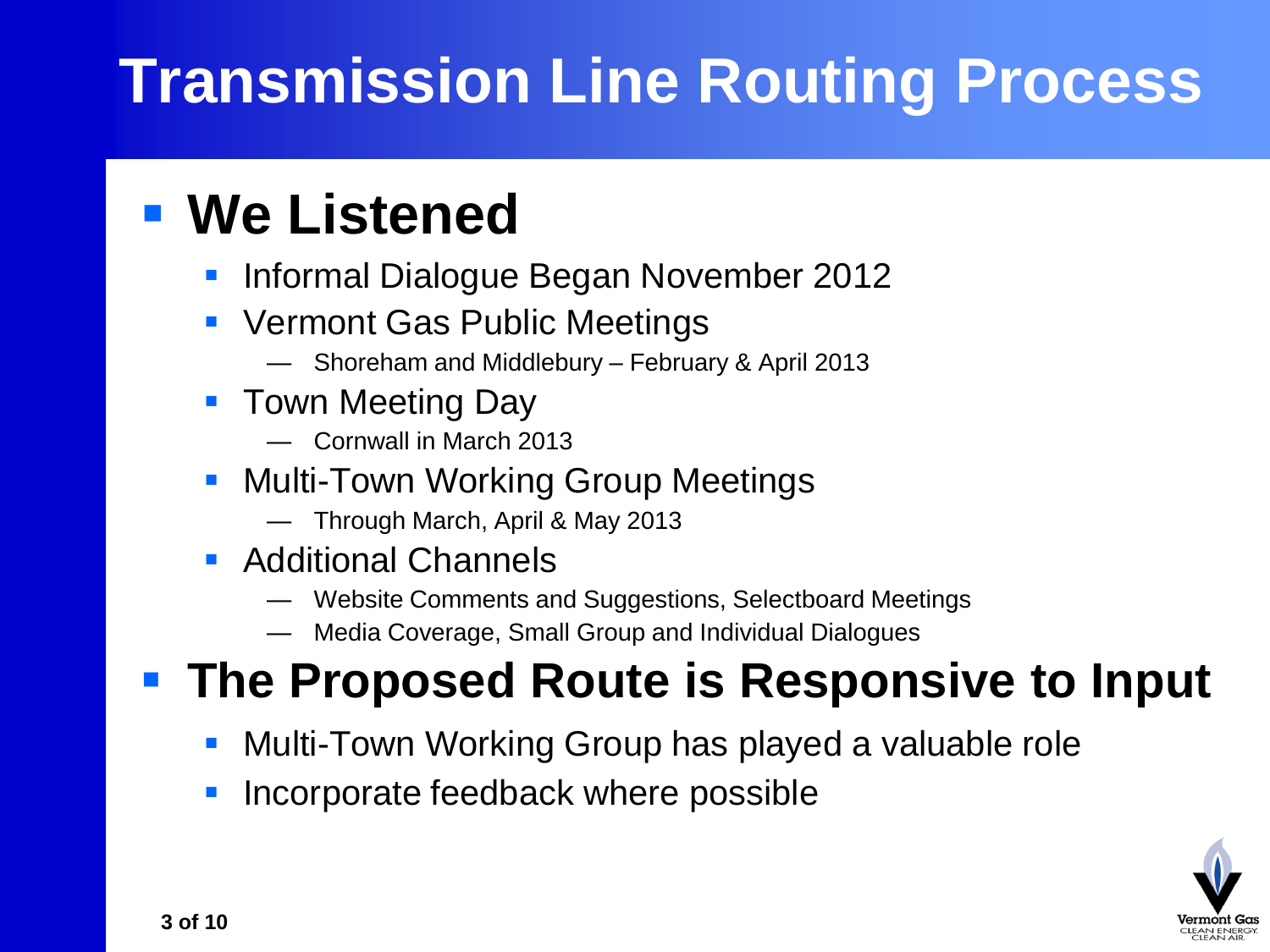#### **Proposed Phase II Route**



Vermont Gas CLEAN ENERGY.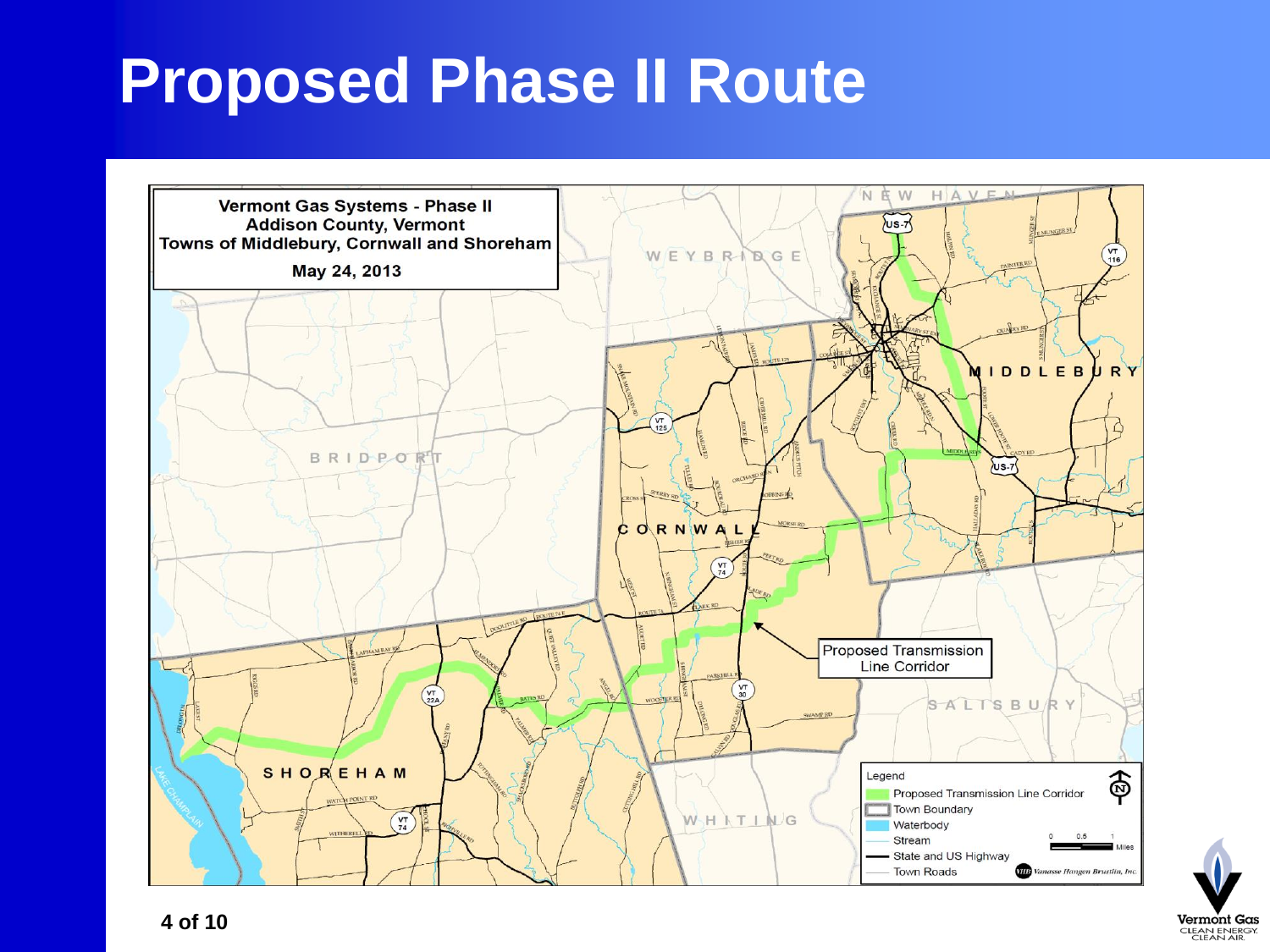# **Proposed Route -- Middlebury**

| <b>Town Criteria / Suggestions</b> | <b>Accomplished</b> | <b>Comments</b>                                           |
|------------------------------------|---------------------|-----------------------------------------------------------|
| <b>Avoid Route 7</b>               |                     | <b>GMP Corridor</b>                                       |
| <b>Avoid VELCO Corridor</b>        |                     | <b>GMP Corridor</b>                                       |
| <b>Avoid Three Mile Bridge Rd.</b> |                     | Middle Road                                               |
| <b>Avoid Middle Road</b>           | $\mathbf x$         | Western lateral provides the<br>greatest value to Vermont |
| <b>Prefer a Southern Route</b>     | $\mathbf x$         | Western lateral provides the<br>greatest value to Vermont |

#### **Middlebury Route Summary**

- 7.6 miles of transmission line
	- Green Mountain Power Corridor and Middle Rd.
	- \$300,000 (est.) in annual tax revenue to Town

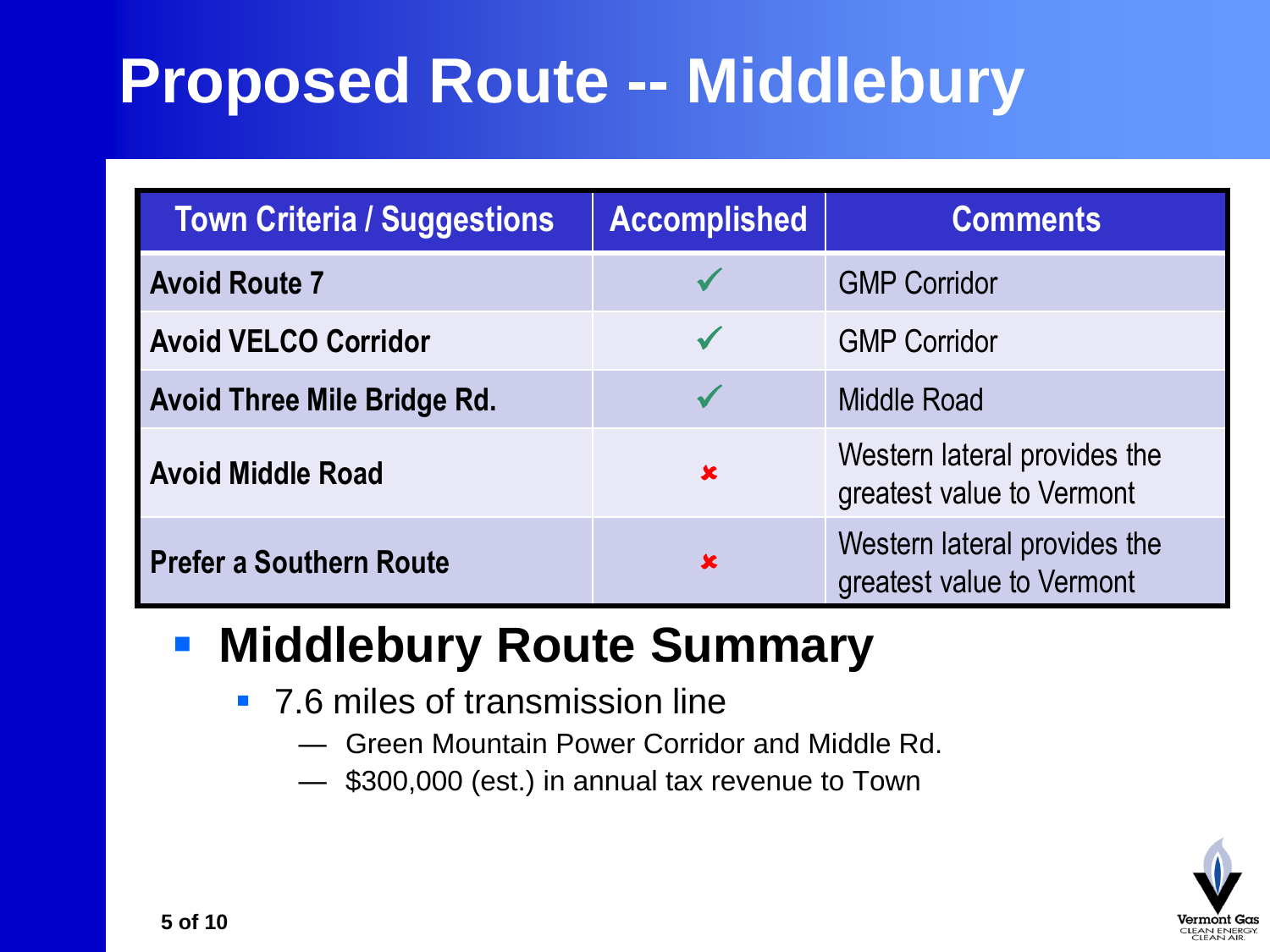# **Proposed Route -- Cornwall**

| <b>Town Criteria / Suggestions</b>   | <b>Accomplished</b> | <b>Comments</b>                                                  |
|--------------------------------------|---------------------|------------------------------------------------------------------|
| <b>Avoid Town Centers</b>            |                     | Route will avoid town centers                                    |
| <b>Maintain 300' Setback</b>         | $\sqrt{}$           | Setback $>$ 300'                                                 |
| <b>Provide Gas Service if Wanted</b> | $\checkmark$        | <b>To Cornwall Village Center</b>                                |
| <b>No Use of Eminent Domain</b>      | $\mathbf x$         | Vermont Gas will only explore<br>eminent domain as a last resort |
| <b>No Route Through Town</b>         | 攵                   | Western lateral provides the<br>greatest value to Vermont        |

#### **Cornwall Route Summary**

- 6.1 miles of transmission line
	- Primarily cross country / open field construction
	- Local service in 2017
	- \$240,000 (est.) in annual tax revenue to Town

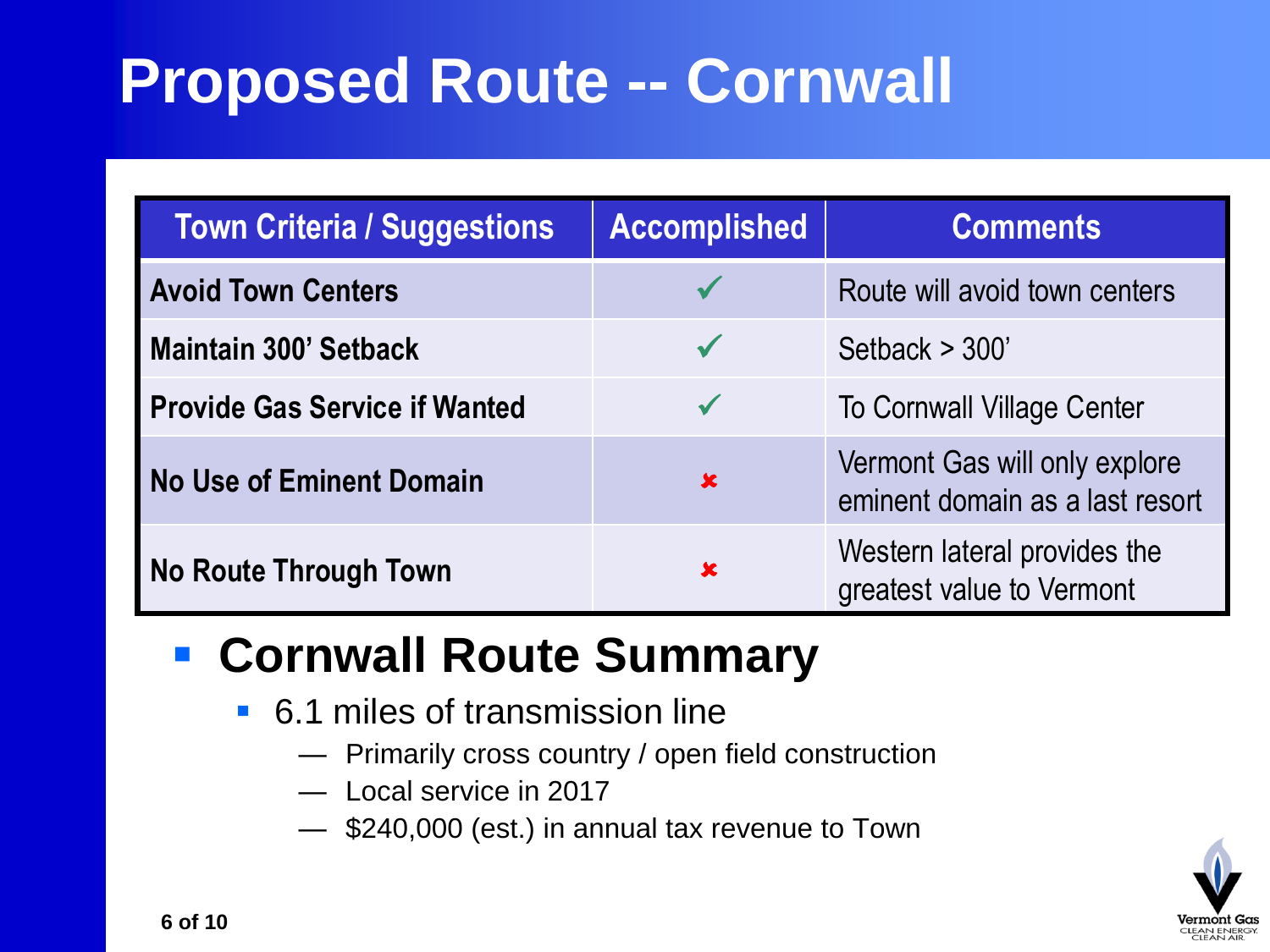#### **Proposed Route -- Shoreham**

| <b>Town Criteria / Suggestions</b>   | <b>Accomplished</b> | <b>Comments</b>                                                  |
|--------------------------------------|---------------------|------------------------------------------------------------------|
| <b>Avoid Doolittle Rd.</b>           |                     | Line routed off of Doolittle Rd.                                 |
| <b>Avoid Bluffs w/ Ledge</b>         | $\checkmark$        | Done. Route relocated.                                           |
| <b>Maintain 300' Setback</b>         | $\checkmark$        | Majority of setbacks > 300'                                      |
| <b>Provide Gas Service if Wanted</b> |                     | To Shoreham Village Center                                       |
| <b>No Use of Eminent Domain</b>      | $\mathbf x$         | Vermont Gas will only explore<br>eminent domain as a last resort |

#### **F** Shoreham Route Summary

- 9.3 miles of transmission line
	- Primarily cross country / open field construction
	- Local service in 2017
	- \$370,000 (est.) in annual tax revenue to Town

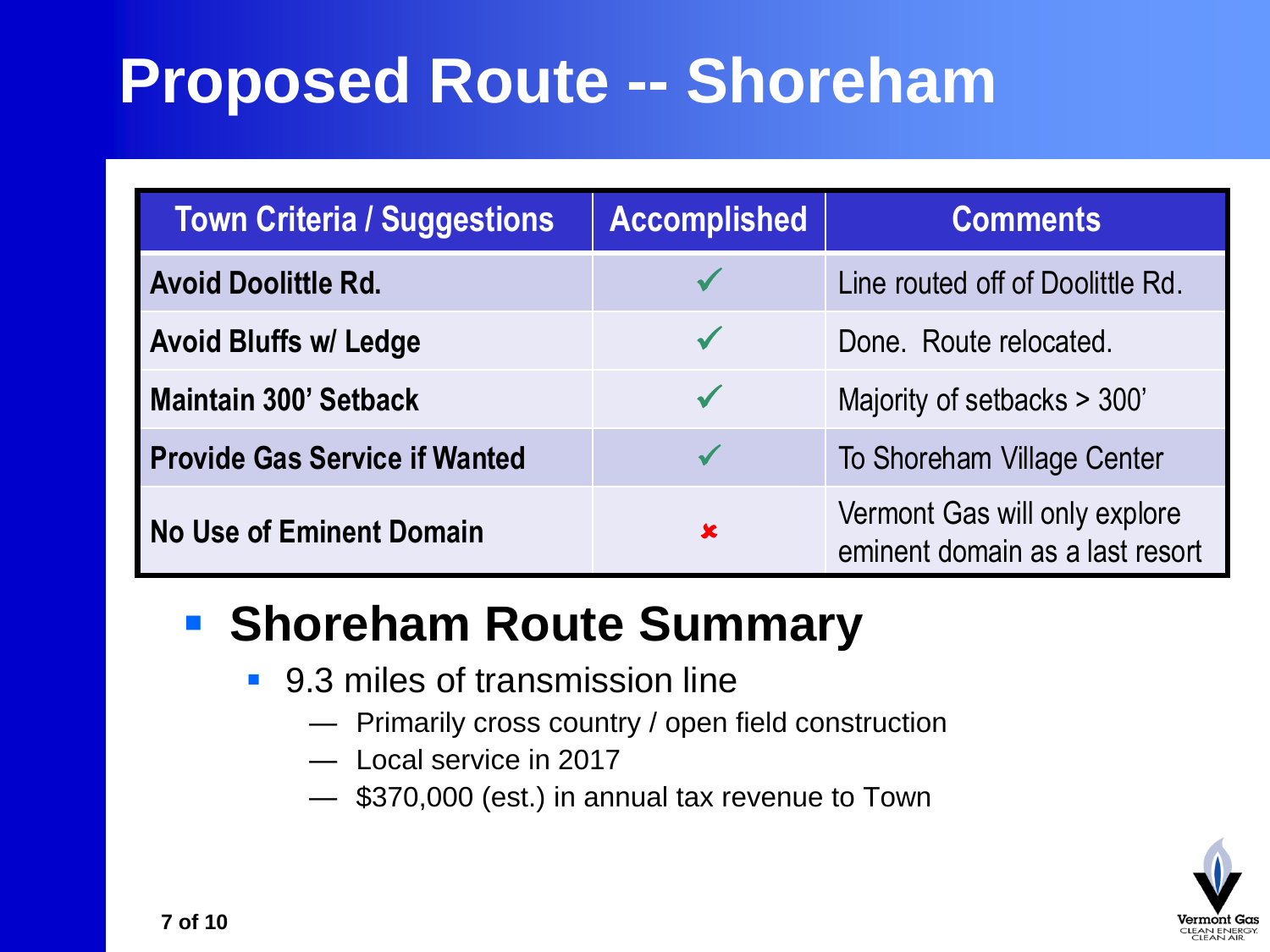# **Overall Project Schedule**



#### **Schedule and Process Notes**

- We are in the first third of this effort
- Filing for Certificate of Public Good (CPG) takes place Fall 2013
- Substantial public comment built-in to the 6+ month CPG process

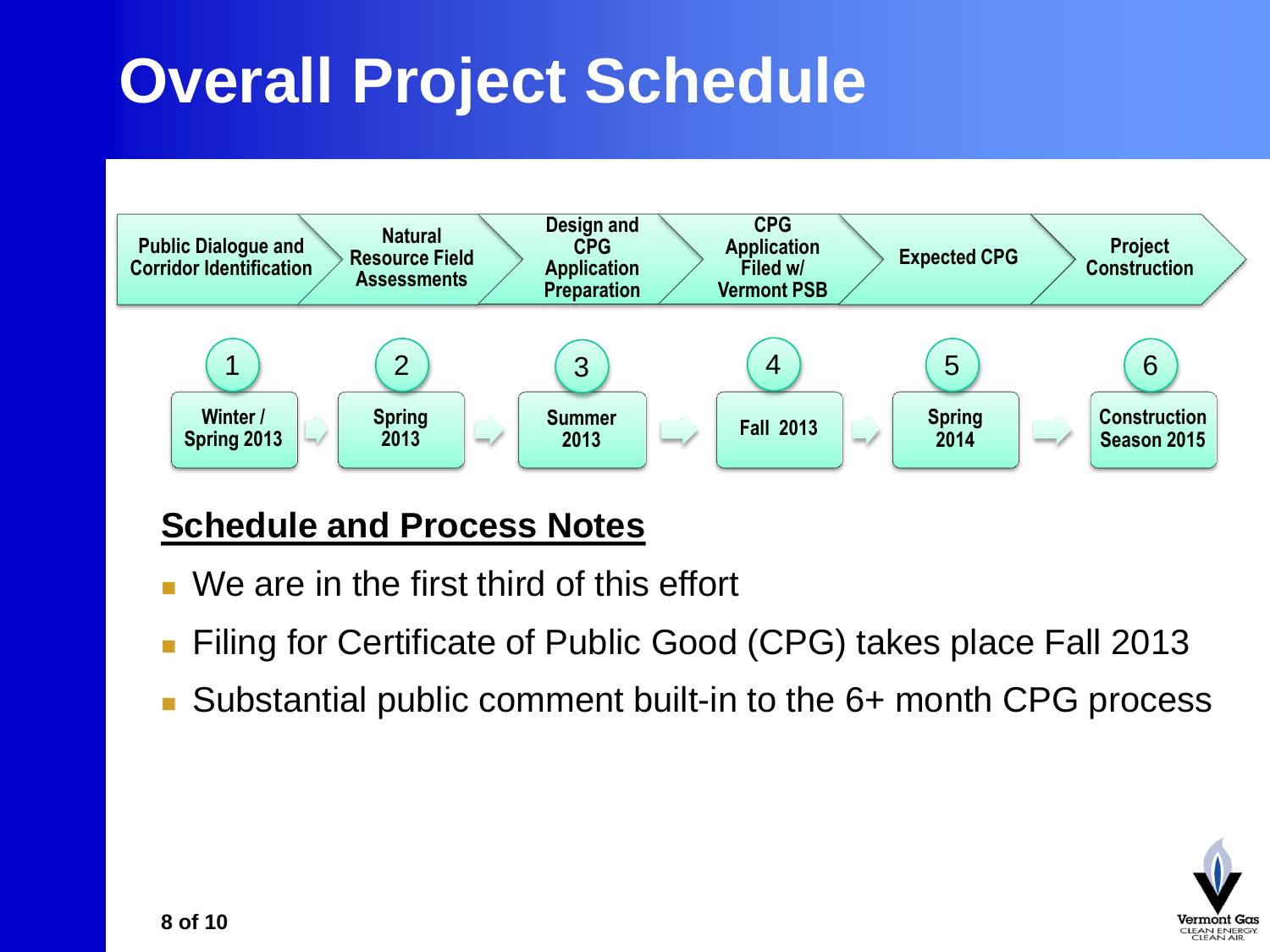# **Next Steps – Near Term**

#### **Local Open House Meetings**

- Cornwall: June 5<sup>th</sup> +TBD
- Shoreham: June 13th**\***
- Middlebury: June 18th**\***

#### **- Salisbury, Leicester, Whiting**

**Future dialogue re: Phase III TBD** 

# **• Ongoing Landowner Discussions**

- **Middlebury, Cornwall and Shoreham**
- **Additional Field Studies**
	- Spring through Fall of 2013